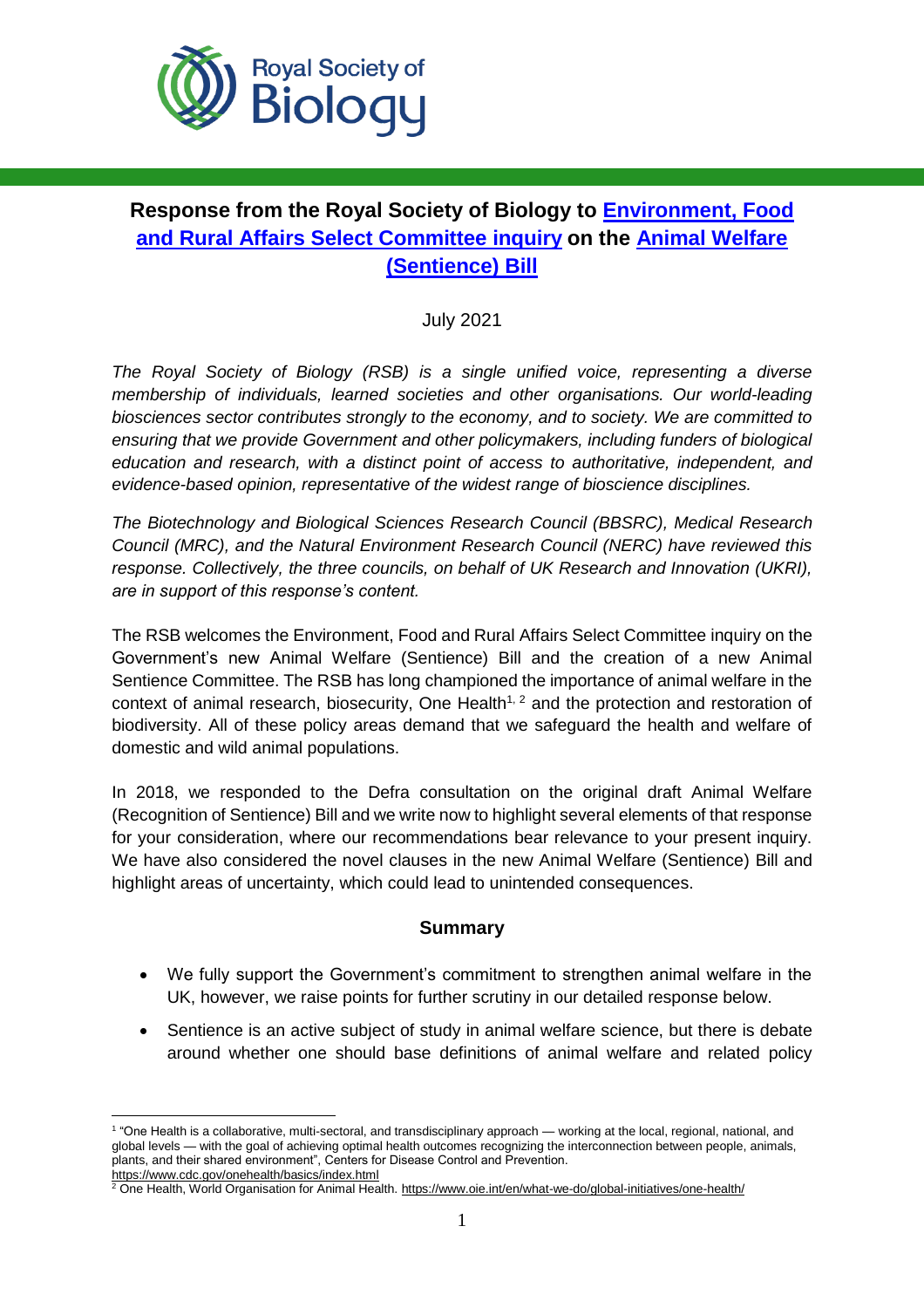

decisions on the assessment of sentience *per se,* thus, there are potential pitfalls of adopting the common language definition of sentience for the purpose of the Bill.

- The approach proposed by this Bill seems at odds with the Government's own policy. We encourage the EFRA Committee to question if all other relevant delivery models for access to advice on animal sentience and potential impacts of policy making on the welfare of animals have been considered, before proposing a new public body.
- There remains a lack of clarity regarding the powers, mandate, role and remit (which could be complex and extensive), composition (membership/ expertise/ appointment process), methods of working (e.g. Terms of Reference, including on interaction with Government), and available resources of the proposed Animal Sentience Committee, including distinction from existing related public bodies.
- We agree that a statutory duty should be placed on Ministers to respond to the proposed Animal Sentience Committee's reports in a way that makes Ministerial decisions transparent and accountable to Parliament. Any disagreement should be debated and resolved in Parliament, avoiding recourse to judicial reviews, which may have an inhibitory effect on policy making.
- Further guidance is needed to understand the full scope and broader impacts of the Bill, and how it will harmonise with other existing statutes.
- By analogy with other relevant Acts, such as ASPA 1986, we recommend the adoption of the notion of 'protected animals', which will require clarity in the definitions of which animals will be included in the scope of the Bill, and on what grounds they will be included. On the basis of our proposed criteria for the inclusion of protected animals, the inclusion of only postnatal forms of vertebrate species in the present Bill does not go far enough. Additionally, the accumulating evidence of complex behavioural responses of decapod crustaceans may warrant additional protection for these invertebrates.

# **Detailed response to the inquiry on the Animal Welfare (Sentience) Bill:**

# **1. Will the Animal Welfare (Sentience) Bill ensure that animal sentience is properly taken into account in both new and existing Government policy in England?**

1.1. The notion of sentience in non-human animals, focusing primarily on the experience of pain and suffering, has contributed to the expanded legal protection of animals and has been explicitly or implicitly incorporated in existing UK statutes (e.g. the Animal Welfare Act (AWA) 2006<sup>3</sup> and the Animals (Scientific Procedures) Act (ASPA) 1986<sup>4</sup>). In 2018, we warned the Government about the potential pitfalls of adopting the

 $\overline{a}$  $3$  Animal Welfare Act 2006, Section 1 – Animals to which the Act applies. Available at:

[https://www.legislation.gov.uk/ukpga/2006/45/section/1.](https://www.legislation.gov.uk/ukpga/2006/45/section/1) Explanatory notes to Section 1: The Act will apply only to vertebrate animals, as these are currently the only demonstrably sentient animals. However, section 1(3) makes provision for the appropriate national authority to extend the Act to cover invertebrates in the future if they are satisfied on the basis of scientific evidence that these too are capable of experiencing pain or suffering.

<sup>4</sup> Animals (Scientific Procedures) Act 1986, Section 2 - Regulated procedures. Available at:

<https://www.legislation.gov.uk/ukpga/1986/14/section/2> . Regulated procedures, Section 2.1 Subject to the provisions of this section, "a regulated procedure" for the purposes of this Act means any procedure applied to a protected animal for a qualifying purpose which may have the effect of causing the animal a level of pain, suffering, distress or lasting harm equivalent to, or higher than, that caused by the introduction of a needle in accordance with good veterinary practice.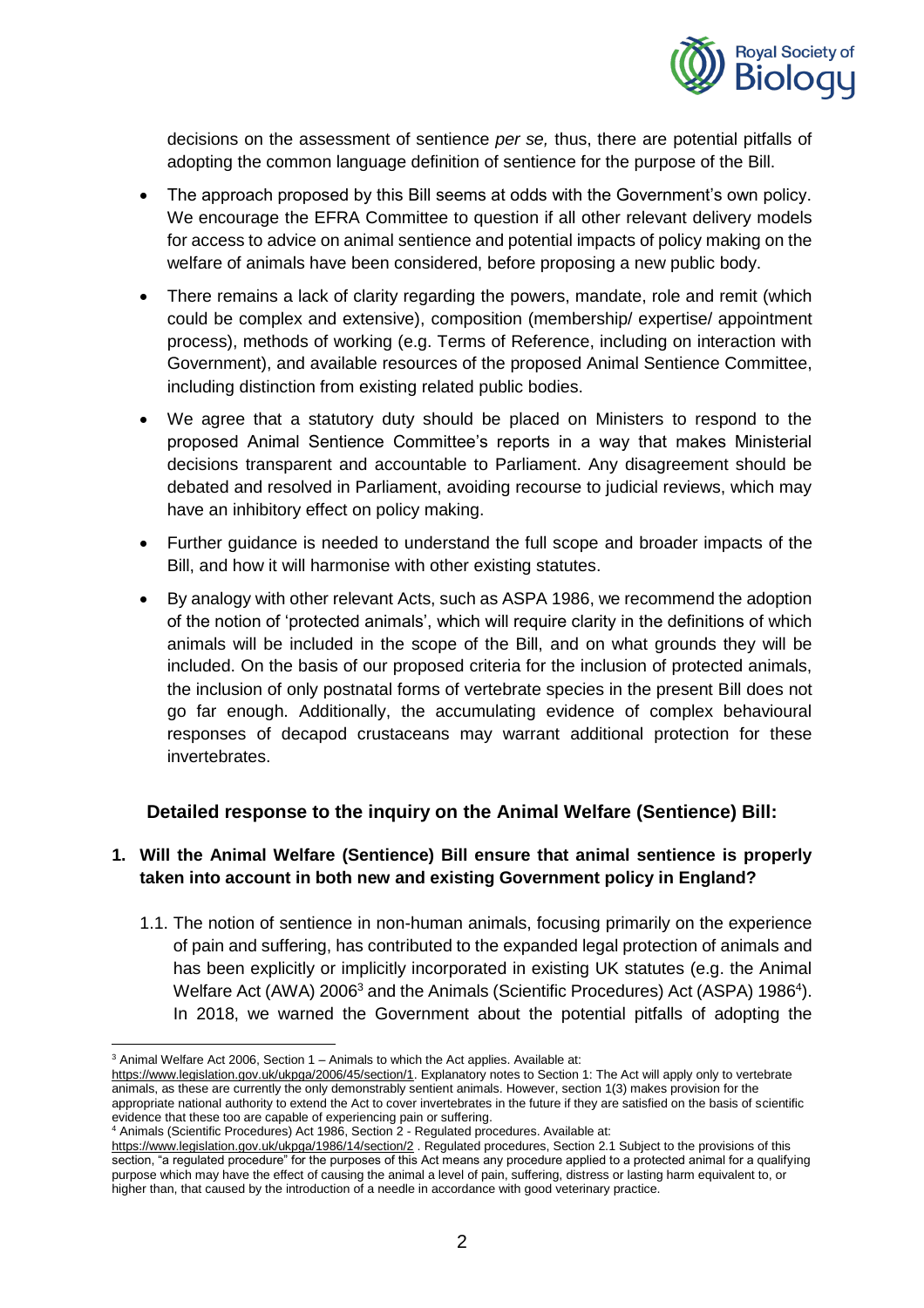

common language definition of sentience for the purpose of the Bill and in view of possible judicial reviews of Ministerial decisions<sup>5</sup>. Alternative criteria were suggested for the protection of animals that better align with existing statutes<sup>6</sup> (see also answer to question 5), which should be informed by up-to-date scientific evidence and expert consultation.

1.2. The scientific investigation of sentience is a fascinating and evolving field of research<sup>7,8</sup> that requires a complex assessment of multiple lines of evidence<sup>9, 10, 11</sup>. We provided a very short summary of aspects of animal biology that are important in the study of sentience in our 2018 response to Defra<sup>12</sup>, in which we also discussed why a focus on pain and suffering is an important component<sup>13</sup>, given our more developed understanding of pain relative to other emotional states in animals and its relevance for animal welfare. However, there are further considerations to add. The question of what non-human animals feel and the conscious dimension of feelings is one of the most difficult questions in biology<sup>14</sup>, for which scientific methods and knowledge are still lacking<sup>15</sup>. However, we appreciate it has an important ethical relevance in decisions about the legal protection of animals. Empathy, imagination and the use of language endow humans with the ability to ask what it is like to be another sentient being<sup>16</sup>. These remarkable faculties may contribute to our bond with animals and can motivate us to consider and study them. However, if these faculties are not tempered by careful and sustained scientific examination of animal biology and behaviour, they could also lead us astray down the path of anthropomorphism. In which case, even well-meaning initiatives, unless they are grounded in research and evidence, can prove ineffectual, inappropriate or even dangerous to animal welfare. Sentience is an active subject of study<sup>17</sup> in animal welfare science, but there is debate around whether one should base definitions of animal welfare, welfare management strategies and therefore policy decisions on the assessment of sentience *per se*18, 19,

<sup>5</sup> The Royal Society of Biology (2018). Response to the Department for Environment, Food and Rural Affairs' consultation on the draft Animal Welfare (Sentencing and Recognition of Sentience) Bill. Available at:

[https://www.rsb.org.uk/images/RSB\\_response\\_Defra\\_draft\\_Animal\\_Welfare\\_Sentencing\\_and\\_Recognition\\_of\\_Sentience\\_Bill.p](https://www.rsb.org.uk/images/RSB_response_Defra_draft_Animal_Welfare_Sentencing_and_Recognition_of_Sentience_Bill.pdf) <u>[df](https://www.rsb.org.uk/images/RSB_response_Defra_draft_Animal_Welfare_Sentencing_and_Recognition_of_Sentience_Bill.pdf)</u> . Please see paragraphs 1.3, 2.1, 2.2, 7.1, 7.2 and 7.4.

<sup>6</sup> The Royal Society of Biology (2018), op. cit., paragraphs 3.1, 3.2 and 7.3.

<sup>7</sup> Harnad, S., 2016. Animal sentience: The other-minds problem. Animal Sentience: An Interdisciplinary Journal on Animal Feeling, 1(1), p.1

<sup>8</sup> Adolphs, R. and Anderson, D.J., 2018. *The neuroscience of emotion: A new synthesis*. Princeton University Press. <sup>9</sup> Sneddon, L.U. et al., 2014. Defining and assessing animal pain. Animal Behaviour, 97, pp. 207-208.

https://doi.org/10.1016/j.anbehav.2014.09.007.

 $10$  Paul, E.S., Harding, E.J. and Mendl, M., 2005. Measuring emotional processes in animals: the utility of a cognitive approach. Neuroscience & Biobehavioral Reviews, 29(3), pp.469-491.

<sup>&</sup>lt;sup>11</sup> Keynote talk on 'Scientific Advances in the Study of Animal Welfare' by Dr Matthew Leach at the annual Animal Science Meeting 2017. Available a[t https://www.rsb.org.uk/policy/groups-and-committees/asg/asg-membership/animal-science](https://www.rsb.org.uk/policy/groups-and-committees/asg/asg-membership/animal-science-meetings/animal-science-meeting-2017-report)[meetings/animal-science-meeting-2017-report](https://www.rsb.org.uk/policy/groups-and-committees/asg/asg-membership/animal-science-meetings/animal-science-meeting-2017-report)

 $12$  The Royal Society of Biology (2018), op. cit., Appendix 1 - Sentience in non-human animals, a short note on the problem of definition, pp. 11-12.

<sup>&</sup>lt;sup>13</sup> Bateson, P. 1991. Assessment of pain in animals. Animal Behaviour, 42, pp. 827-839.

<sup>14</sup> Chalmers, D.J., 1995. Facing up to the problem of consciousness. Journal of consciousness studies, 2(3), pp.200-219. <sup>15</sup> Dawkins, M., 2015. Animal welfare and the paradox of animal consciousness. Advances in the Study of Behavior, 47, pp.5- 38.

 $^{16}$  Nagel, T. 1974. 'What is it like to be a bat?' in Hofstadter, D.R. and Dennett, D.C., 1981. The mind's I: Fantasies and reflections on self and soul. Basic Books, a division of HarperCollins Publishers.

<sup>17</sup> Birch, J., Schnell, A.K. and Clayton, N.S., 2020. Dimensions of animal consciousness. Trends in cognitive sciences, 24 (10), pp. 789-801.

<sup>&</sup>lt;sup>18</sup> Dawkins 2015, op. cit.

<sup>&</sup>lt;sup>19</sup> Dawkins, M.S. 2017. Animal welfare with and without consciousness. Journal of Zoology, Volume 301, Issue 1, pages 1–10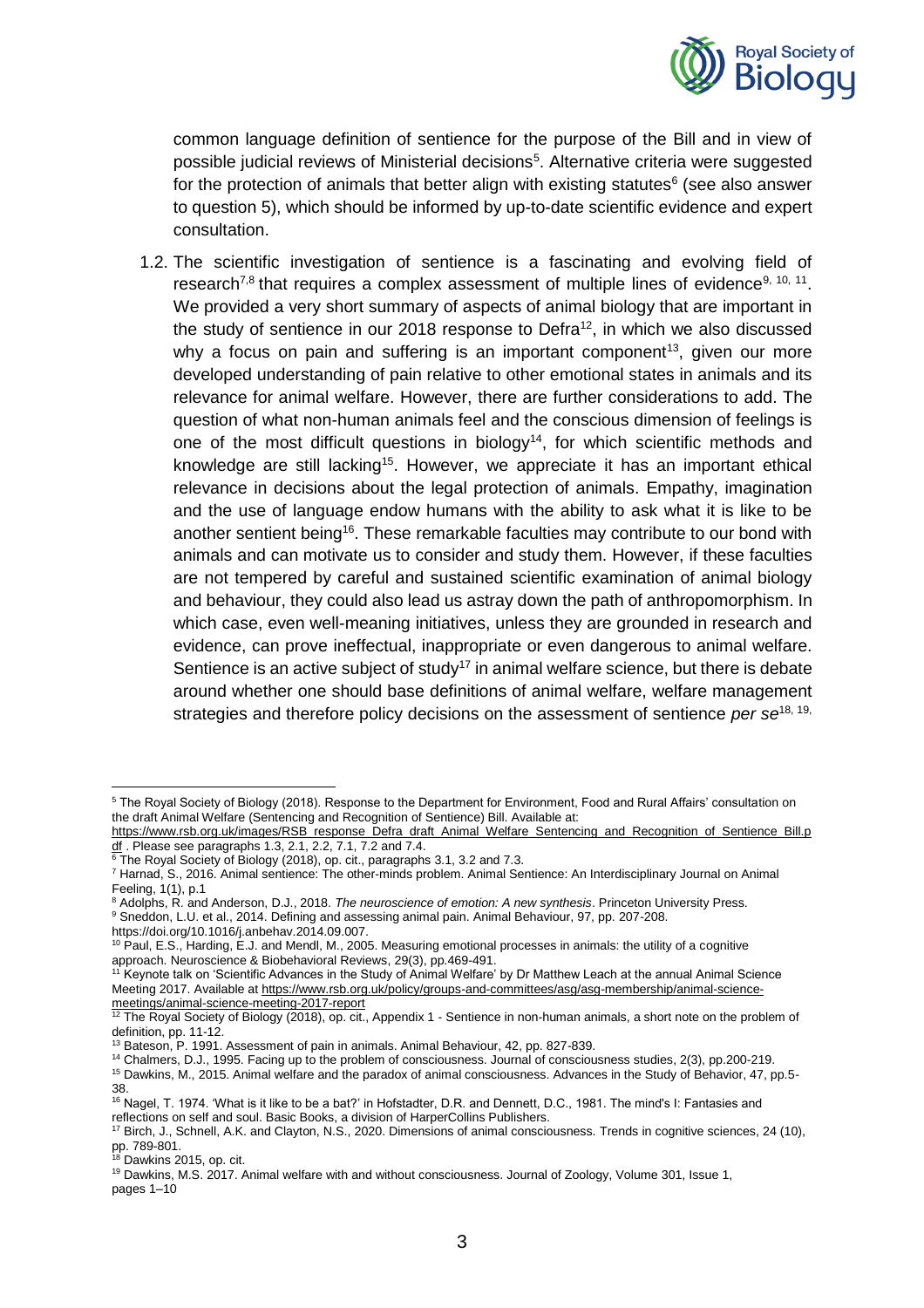

 $20$ . That said, we fully support the Government's commitment to strengthen animal welfare in the UK and yet we would like to raise some questions about this Bill.

- 1.3. There remains a lack of clarity regarding the powers and remit of the Animal Sentience Committee and further guidance is needed to understand the broader impacts of the Bill. We previously noted that "the (2018) Bill – with its general, over-arching policy commitments – must explicitly refer to and harmonise with" other existing statutes and it must "ensure that all regulated work under existing Acts can continue, recognising the high level of welfare consideration currently applied"<sup>21</sup>. "Exemptions granted by other Acts, such as ASPA, 1986<sup>22</sup> or the Veterinary Surgeons Act, 1966<sup>23</sup>" need to be safeguarded.
- 1.4. If it is the Animal Sentience Committee's role to scan and review all Government policy areas, then given the breadth of its proposed remit and the duty to deliver timely and effective advice, further information about the allocation of resources, funding, staff and ways of working must be known before an informed judgement about its proposed role and likely impact can be given. We will comment further in answer to question 2 about the Animal Sentience Committee's proposed role and recommended interactions with other advisory public bodies and wider stakeholders.
- 1.5. When discussing clause  $1(1)$  of the 2018 draft Bill<sup>24</sup>, we proposed that the scope of 'animal welfare needs' was on 'animals under human control and for which a responsible person can be identified'<sup>25</sup>. Animal welfare science and ethics have traditionally focused on the intentional use of animals, especially in food production and biomedical science<sup>26</sup>. Conversely, the scope of this Bill seems to go further, including wild animal populations, and there could be merit in applying animal welfare science and ethics more broadly. However, one must be aware of the scale and intricacies of the problem at hand. The impacts of policies and ministerial decisions on the welfare of animals can be extensive. Most (if not all) human activities have impacts on other animals and a useful categorization in the context of animal welfare and ethics has been suggested by Fraser and MacRae (2011) as: 1) 'keeping animals', e.g. farmed or companion animals; 2) 'deliberate harms to animals', e.g. toxicological testing in animals, pest management, hunting, trapping and fishing; 3) 'causing unintended harms to animals', e.g. through crop production, transportation, night-time lighting, and many other human activities; 4) 'harming animals indirectly by disturbing ecological systems and the processes of nature', e.g. by destroying habitat,

 $\overline{a}$ 

<https://www.legislation.gov.uk/uksi/2012/3039/schedule/2/made#text%3Dexempted%20species>

 $^{25}$  The Royal Society of Biology (2018), op. cit., paragraphs 4.2. "Scope of 'animal welfare needs': this definition should apply to animals under human control and for which a responsible person can be identified. These could include farmed animals, companion animals, and wild animals when they are caught and kept under human control (certain gamebirds released in the

 $^{20}$  Arlinghaus, R., Cowx, I.G., Key, B., Diggles, B.K., Schwab, A., Cooke, S.J., Skiftesvik, A.B. and Browman, H.I., 2020. Pragmatic animal welfare is independent of feelings. Science (New York, NY), 370 (6513), p.180.

<sup>&</sup>lt;sup>21</sup> The Royal Society of Biology (2018), op. cit., paragraphs 5.1.

<sup>&</sup>lt;sup>22</sup> Exemptions for domestic and wild animals in scientific procedures as specified by The Animals (Scientific Procedures) Act 1986, Schedule 2, Paragraph 25. Available at

<sup>&</sup>lt;sup>23</sup> Exemption to Section 19 Restriction of practice of veterinary surgery by unqualified persons, subsection 1 for any procedure duly authorised under the Animals (Scientific Procedures) Act 1986. Available at <https://www.legislation.gov.uk/ukpga/1966/36/crossheading/restriction-of-practice-of-veterinary-surgery>

<sup>&</sup>lt;sup>4</sup> Animal Welfare (Sentencing and Recognition of Sentience) Bill, 2018. Clause 1(1) - Ministers of the Crown must have regard to the welfare needs of animals as sentient beings in formulating and implementing government policy. Available at: <https://www.gov.uk/government/publications/draft-animal-welfare-sentencing-and-recognition-of-sentience-bill-2017>

wild for shooting, wild caught animals moved to enclosures, animals in public exhibits)". <sup>26</sup> Fraser, D. and MacRae, A.M., (2011). Four types of activities that affect animals: implications for animal welfare science and animal ethics philosophy. Animal Welfare, 20 (4), pp. 581-590.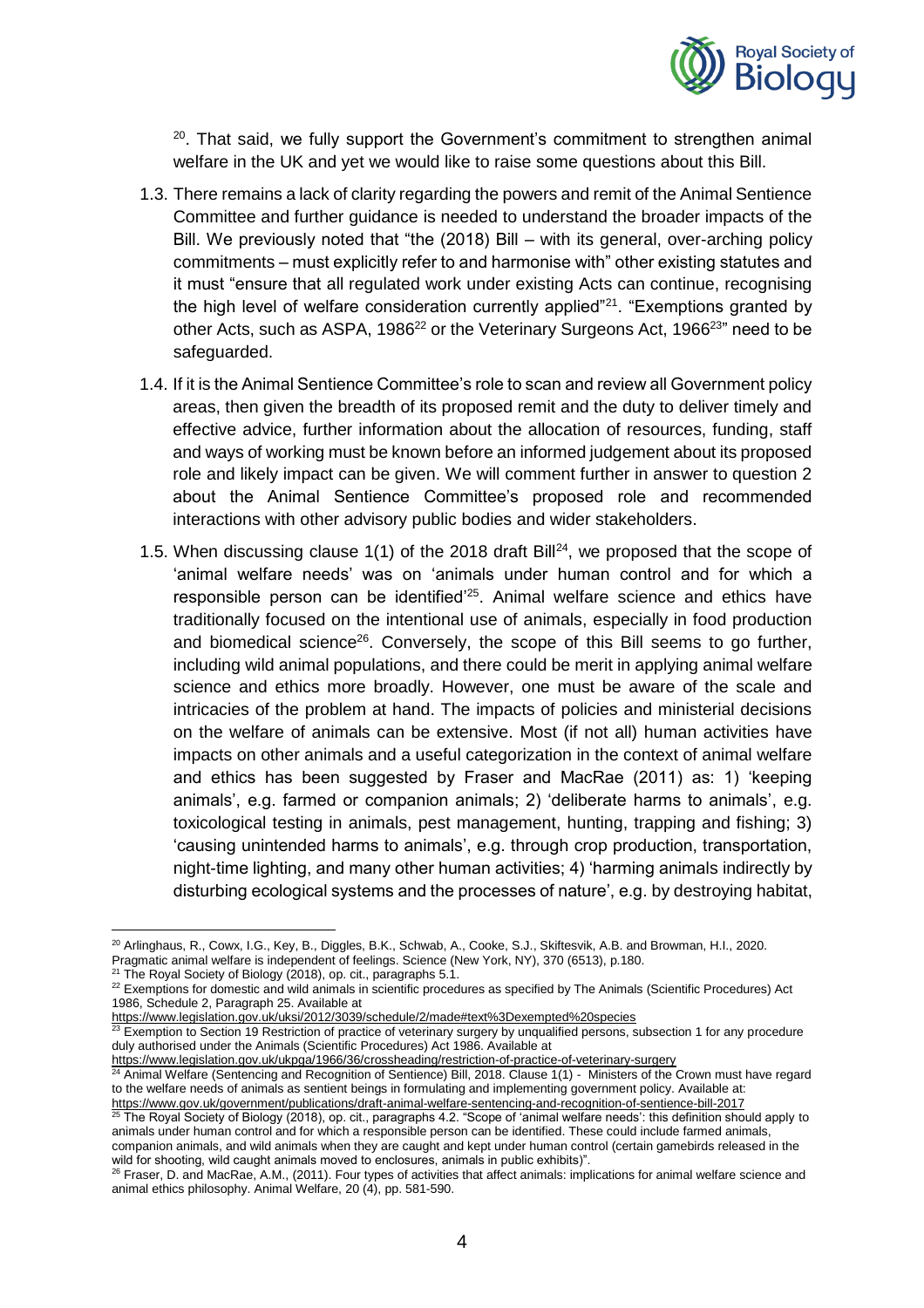

introducing foreign species, and causing pollution and climate change. These different activities raise different ethical and animal welfare challenges and will require different strategies for defining, monitoring and mitigating the impacts on animal welfare as part of policy making. The welfare impacts could be systemic and affect several different species interacting within an ecosystem. We would expect that the Animal Sentience Committee should be equipped with the appropriate expertise and capacity to deal with what can be a formidable task. It will be particularly challenging for type 3 and 4 activities where an expansion of the data available to experts will be necessary. Animal welfare and conservation science can act synergistically<sup>27, 28, 29</sup>, if scientific evidence is considered within the appropriate decision making framework. As an example, the growing importance of ecological restoration and re-wilding, including through the re-introduction of locally extinct species $30$  or the use of advanced reproductive and genetic technologies for extinct species<sup>31</sup>, will raise animal welfare questions, which the Committee might be called to advise on. We still know too little about the impacts of type 3 and 4 activities on animal welfare. Further scientific investigation may reveal the extent of the impacts and provide solutions for mitigations. The ethical challenge will be to synthesize recommendations that include harms to animal welfare, which are often unintentional and unrecognized, alongside concerns for biodiversity and ecosystem conservation and human interests. It is important to stress that the strong public support for tackling the biodiversity and climate crises may encourage politicians to take the animal welfare impacts of policy making more seriously.

1.6. There has been a significant shift in wording from the original draft Bill to the present one. The original focus was for Ministers to have 'regard to the welfare need of animals', which was perhaps too vague, while the Animal Sentience Committee should now consider whether a 'policy might have an adverse effect on the welfare of animals'. This formulation might ignore the potential for having a positive effect on animal welfare and prevent the Committee from suggesting measures that would enhance welfare above and beyond what might be common practice or the current legal minimum. In 2018, we commented on the five needs for protected animals under the Animal Welfare Act 2006 and the linked 'five freedoms', developed by the Farm Animal Welfare Council (FAWC), as a good basis for ensuring welfare<sup>32</sup>. In addition to this, another important animal welfare principle developed by FAWC is that "an animal kept in full compliance with the law should have a life worth living"<sup>33</sup>. Within this framework, it is not enough to simply avoid unnecessary suffering and provide for

 $\overline{a}$  $27$  Fraser, D., 2010. Toward a synthesis of conservation and animal welfare science. Animal Welfare, 19(2), pp. 121-124. <https://www.ingentaconnect.com/content/ufaw/aw/2010/00000019/00000002/art00001>

<sup>&</sup>lt;sup>28</sup> Lynch, K.E. and Blumstein, D.T., 2020. Hidden ethical costs of conservation. Science (New York, NY), 370(6513), pp.179-180. DOI: 10.1126/science.abe2505

<sup>&</sup>lt;sup>29</sup> Hampton, J.O et al. 2020. Animal welfare science aids conservation. Science (New York, NY), 370(6513), pp. 180-181. https://doi.org/10.1126/science.abe2171

<sup>30</sup> Fauconier, G. 2021. The lynx effect. The Biologist, 68(2), pp.10-11. [https://thebiologist.rsb.org.uk/biologist-features/the-lynx](https://thebiologist.rsb.org.uk/biologist-features/the-lynx-effect-2)[effect-2](https://thebiologist.rsb.org.uk/biologist-features/the-lynx-effect-2)

<sup>&</sup>lt;sup>31</sup> Professor William Holt from the University of Sheffield and the Smithsonian Conservation Biology Institute's Center for Species Survival presented a talk to the RSB Animal Science Group meeting on 19 September 2019 titled 'Environmental and welfare aspects of using genetic technologies for endangered and extinct species'. If you are interested in a write-up of the talk please write to [alessandro.coatti@rsb.org.uk](mailto:alessandro.coatti@rsb.org.uk).

 $32$  The Royal Society of Biology (2018), op. cit, paragraphs 4.1-4.2

<sup>33</sup> The Royal Society of Biology (2018), op. cit, please see appendix 3 for a very brief summary of FAWC position on animal welfare from their 2009 report 'Farm Animal Welfare in Great Britain: Past, Present and Future'. Available at https://www.gov.uk/government/publications/fawc-report-on-farm-animal-welfare-in-great-britain-past-present-and-

future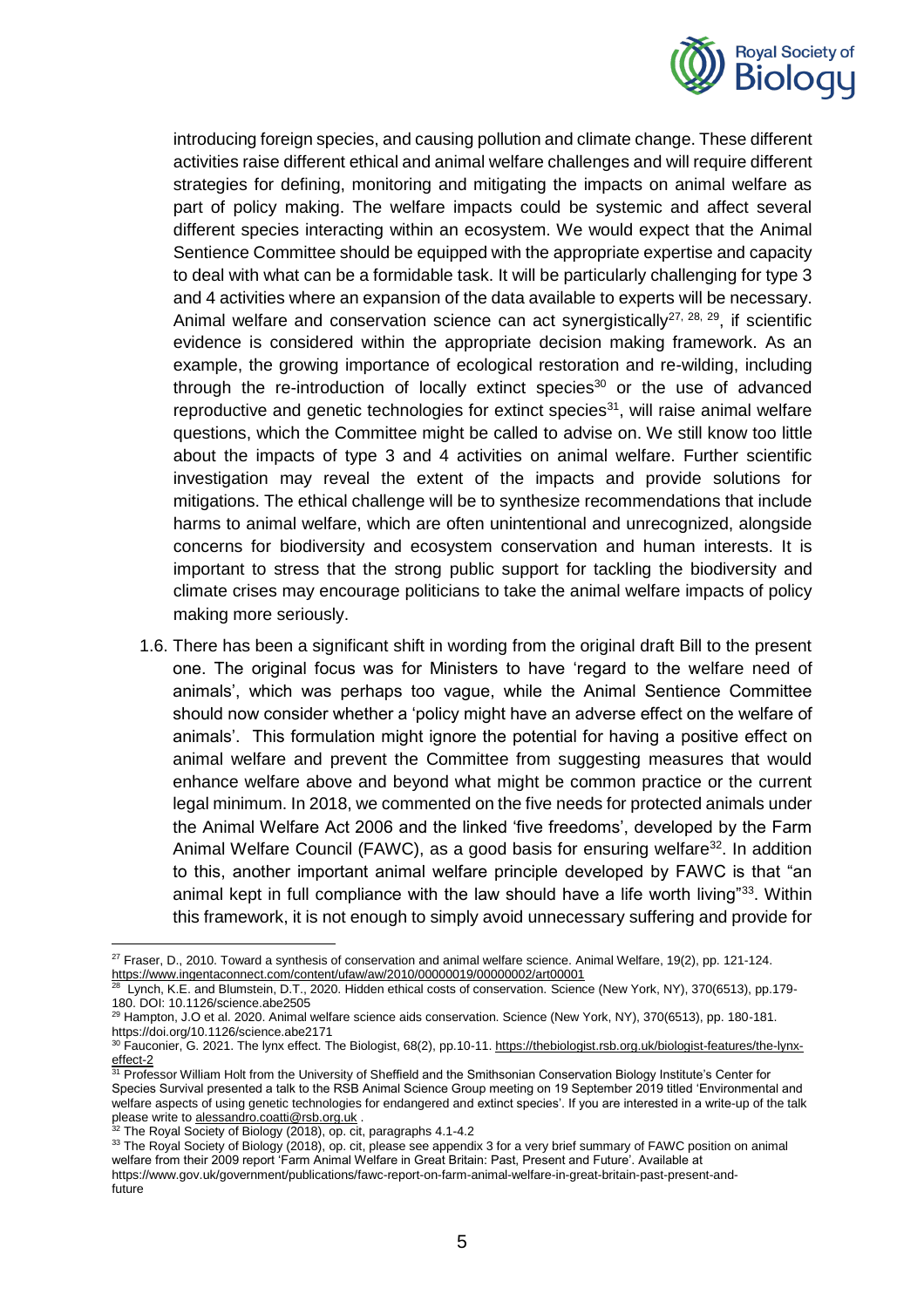

the basic needs of the animals, but also to enhance, whenever possible, the positive experiences for which corroborating evidence exists - e.g. through certain wants $34$ . A similar approach should be reflected in the way the Animal Sentience Committee plans to operate. Within their remit, the committee should be given more latitude to explore areas of policy where animal welfare improvements can be made, irrespective of whether a new ministerial decision poses novel threats to animal welfare.

1.7. We are also aware of the complexity of the harm-benefit analyses that the Committee might need to conduct to evaluate the impacts of proposed policies. Appropriate analysis will likely include evidence from animal welfare and conservation science, but there will also be interplay with economic, ethical and societal factors. Thus, the committee would absolutely need to include or have access to an appropriately broad base of interdisciplinary expertise and evidence. Benchmarking, boundaries and baselines may well be important to consider, though definition may also be complex, for example in a scenario where wild animals come under direct human control, the harms experienced by the animals in their ecosystem and during natural life patterns could provide a baseline or comparator for the harms caused by direct human intervention. However, this baseline in itself could be difficult to define, not least since many ecosystems are already impacted to some degree by human activity, with natural life patterns 'skewed' as a result. It would be the task of the Committee to reach a view about what is the overall acceptable level of suffering that can be allowed in the pursuit of benefits derived from that specific human activity.

### **2. Are there sufficient safeguards to ensure that the proposed Animal Sentience Committee will be (a) independent (b) have the necessary expertise and (c) have the necessary powers to be effective?**

- 2.1. The Bill does not contain sufficient detail about the membership, expertise and appointment process for us to answer this question satisfactorily. It would be helpful to know if the Animal Sentience Committee will be an executive non-departmental public body (NDPB) similar to the Committee on Climate Change<sup>35</sup> sponsored by BEIS, or an advisory NDPB such as the Animals in Science Committee<sup>36</sup> sponsored by the Home Office. This information will provide the context needed to discuss its independence and impartiality, accountability, effectiveness, appointments, staffing and the funds needed to operate<sup>37</sup>.
- 2.2. It is important to flag the need to coordinate the activities of the Animal Sentience Committee with other existing public bodies advising Ministers on animal welfare issues. Moreover, clear distinctions between their respective remits must exist to avoid a duplication or conflict of effort. We comment further on this under point 4. We

 $\overline{a}$ <sup>34</sup> The Farmed Animal Welfare Committee (2009). Farm Animal Welfare in Great Britain: Past, Present and Future. Page 15: "Achievement of a life worth living requires provision of an animal's needs and certain wants, and care by all involved. Wants are those resources that an animal may not need to survive or to avoid developing abnormal behaviour, but nevertheless improve its quality of life. They may well stem from learned behaviours so that once an animal has become accustomed to their provision then withdrawal may lead to an adverse mental experience. They may also be innate such as space to play, to groom or engage in other normal behaviours. Giving an animal a life worth living therefore requires skilled and conscientious stockmanship above all else, together with good husbandry, considerate handling and transport, and humane slaughter". Available at: [https://www.gov.uk/government/publications/fawc-report-on-farm-animal-welfare-in-great-britain-past-present-and](https://www.gov.uk/government/publications/fawc-report-on-farm-animal-welfare-in-great-britain-past-present-and-future)[future](https://www.gov.uk/government/publications/fawc-report-on-farm-animal-welfare-in-great-britain-past-present-and-future)

<sup>35</sup> <https://www.gov.uk/government/organisations/committee-on-climate-change>

<sup>36</sup> <https://www.gov.uk/government/organisations/animals-in-science-committee>

<sup>37</sup> The Cabinet Office, 2018. The Approvals Process for the Creation of New Arm's-Length Bodies: Guidance for Departments. Available at:<https://www.gov.uk/government/publications/the-approvals-process-for-the-creation-of-new-arms-length-bodies>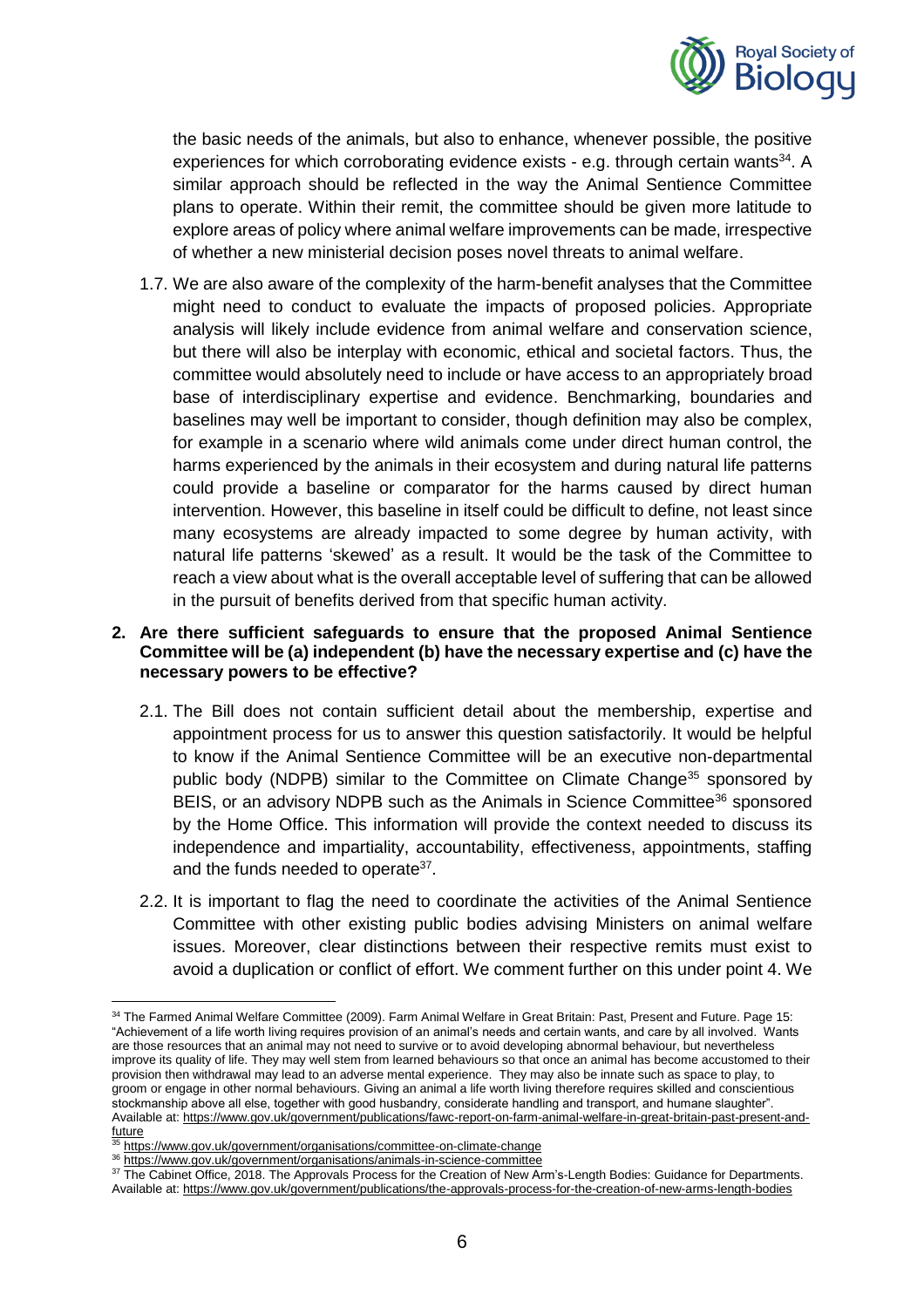

also flag that the approach proposed by this Bill seems at odds with the Government's own policy "that new (public) bodies should be set up only as a last resort" and "departments must consider all possible delivery models when exploring options for the provision of new services or functions"<sup>38</sup>. We encourage the EFRA Committee to question the Government by asking if all other relevant delivery models to get advice on animal sentience and potential impacts of policy making on the welfare of animals have been considered.

- 2.3. The Bill and related guidance could also provide more detail about how the Animal Sentience Committee will interact with Government departments in order to discharge its proposed duties. It could state the frequency of reporting to Parliament and importantly how it will communicate and engage with internal and external stakeholders. It should also better define the committee's mandate to review areas of policy and the criteria it will follow in deciding what reviews it will undertake, both prospective and retrospective<sup>39</sup>. Will its mandate be based on discretionary powers (it "may produce a report"<sup>40</sup>) or on clear statutory duties and well-defined terms of reference?
- 2.4. The expertise and composition of the Animal Sentience Committee will be essential to execute its mandate. Our 2018 response<sup>41</sup> suggested areas of biological research that are relevant to questions of animal sentience and the science of animal welfare. We would encourage participation of experts from other fields, such as law, ethics, veterinary science, economics and social sciences. The inclusion of lay members of the public or their consultation could be an important additional aspect to consider.
- 2.5. The income and powers of the Animal Sentience Committee should be commensurate with the tasks mandated by the Bill. There is no indication currently about how well resourced the Committee will be.
- 2.6. In our response to Defra in 2018, we discussed the level of regard to public interest when implementing policies on animals $42$ . The development of policies on animal welfare requires involvement of many stakeholders given that "animal welfare is a complex, multi-faceted public policy issue that includes important scientific, ethical, economic and political dimensions<sup>"43</sup>. The committee will therefore need to engage with external stakeholders and gain the right access across Government to work effectively.
- **3. Are the proposed requirements on the Government to respond to an Animal Sentience Committee's report sufficient?**

formulated or implemented, the Animal Sentience Committee may produce a report containing its views on the question in subsection (2)". Available at: https://publications.parliament.uk/pa/bills/lbill/58-02/004/5802004\_en\_2.html#pb1-l1g2 <sup>41</sup> The Royal Society of Biology, 2018, op. cit., appendix 1, pp. 11-12.

<sup>42</sup> The Royal Society of Biology, 2018, op. cit., paragraphs 6.1-6.4.

<sup>&</sup>lt;sup>38</sup> UK Government. Public Bodies (Guidance). Available at:<https://www.gov.uk/guidance/public-bodies-reform>

<sup>&</sup>lt;sup>39</sup> From the Bill (2021), clause 2(2) "The question is whether, or to what extent, the government **is having, or has had**, all due regard to the ways in which the policy might have an adverse effect on the welfare of animals as sentient beings"  $40$  Animal Welfare (Sentience) Bill, 2021 (as introduced). Clause  $2(1)$  – "When any government policy is being or has been

<sup>43</sup> Animal welfare at a glance by the World Organisation for Animal Health, available at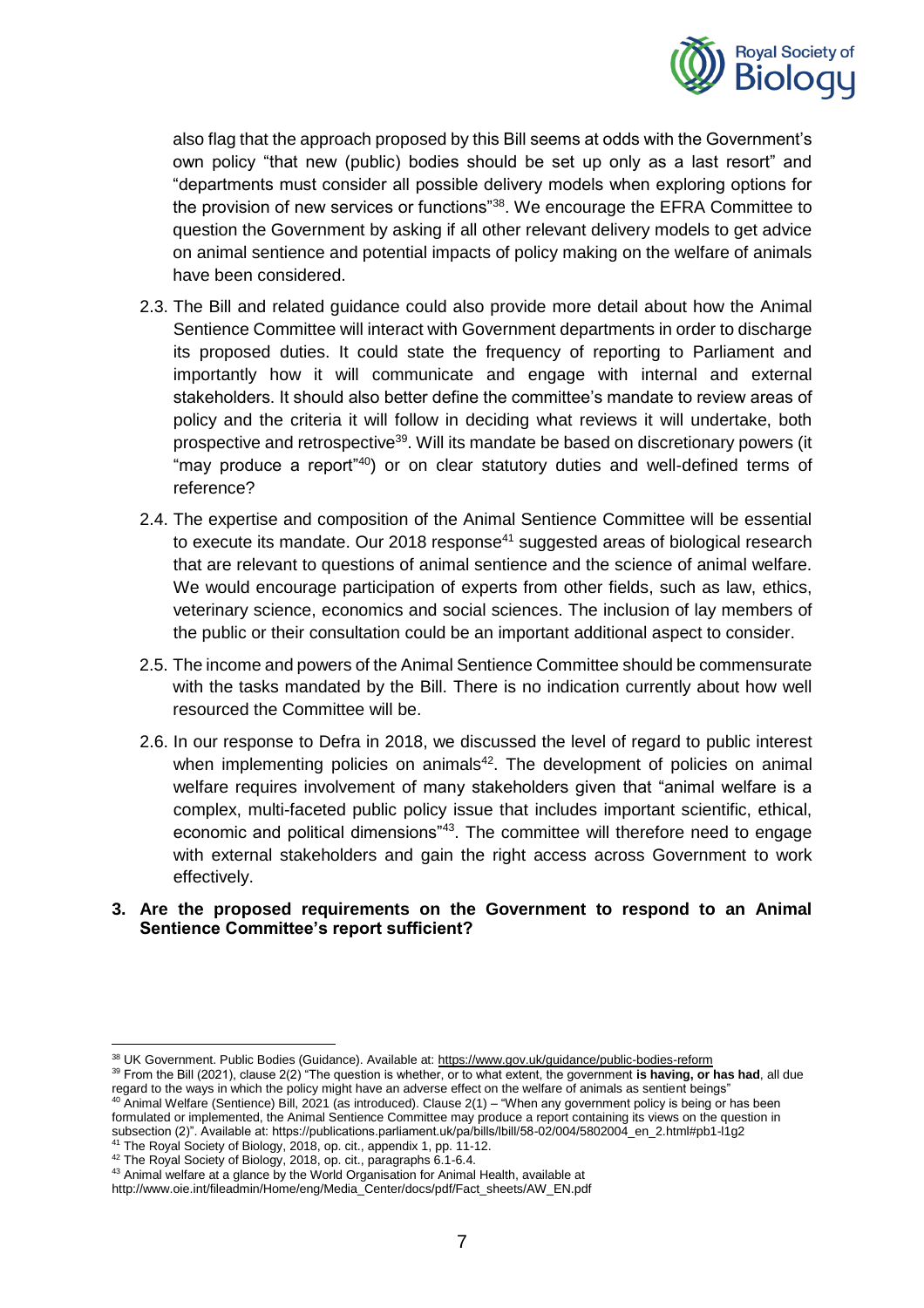

- 3.1. We agree that a statutory duty should be placed on Ministers to respond to the Committee's reports in a way that makes Ministerial decisions transparent and accountable to Parliament.
- 3.2. Any disagreement should be debated and resolved in Parliament (including through the scrutiny role of its committees) avoiding recourse to judicial reviews, which may have an inhibitory effect on policy making, as we mentioned in our earlier response<sup>44</sup>. In this respect, it would be beneficial to know what measures Parliament can take, should a Minister fail to respond within the right timeframe<sup>45</sup> or if their response is found to be wanting by the Committee.

#### **4. How does the proposed Animal Sentience Committee compare to similar bodies, such as the Scottish Animal Welfare Commission?**

- 4.1. The proposed Animal Sentience Committee appears to be tasked with duties that potentially overlap with other existing public bodies such as: the Animals in Science Committee<sup>46</sup>, sponsored by the Home Office; the Animal Welfare Committee<sup>47</sup>, which advises Defra ministers about animal welfare; and the Animal Health and Welfare Board for England<sup>48</sup>, responsible for setting the broad strategic policy framework for health and welfare matters relating to all kept animals in England.
- 4.2. By contrast to the Animal Sentience Committee, these other public bodies have clear mandates and terms of references, which specify their role, scope, membership, governance, performance and evaluation and interdepartmental arrangement.
- 4.3. However, in the process of developing a detailed governance and terms of reference for the Animal Sentience Committee, Government should provide a clear rationale and justification for what the Committee is tasked to achieve that other existing bodies are not already delivering. For example, the Animals in Science Committee already has a statutory duty under ASPA 1986 to advise the Home Office Minister about the welfare of protected animals used in scientific procedures. A clear definition of the respective remits for each of these bodies is paramount in order to avoid inefficiencies and undue friction in policy making.
- 4.4. In achieving that goal, Government might be able to identify areas of policy that need additional scrutiny in relation to animal sentience and welfare, which are not properly covered by other advisory bodies. This could be the role for the new Committee, or alternatively Government could expand the remit of existing advisory bodies to the Department of Environment, Food and Rural Affairs (Defra) to include these new policy areas.

#### **5. Is the Government correct to limit the scope of the Bill to vertebrate animals?**

5.1. We discussed this point in our 2018 response to Defra<sup>49</sup>. By analogy with other relevant Acts, such as ASPA 1986, we recommended the adoption of the notion of

<sup>44</sup> The Royal Society of Biology 2018, op. cit., paragraphs 1.3.

<sup>45</sup> Animal Welfare (Sentience) Bill, 2021 (as introduced). Clause 3(1) – "The period is three months beginning with the day on which the Committee's report is published". Available at: https://publications.parliament.uk/pa/bills/lbill/58-02/004/5802004\_en\_2.html#pb1-l1g2

<sup>46</sup> https://www.gov.uk/government/organisations/animals-in-science-committee

<sup>47</sup> https://www.gov.uk/government/groups/animal-welfare-committee-awc

<sup>48</sup> https://www.gov.uk/government/groups/animal-health-and-welfare-board-for-england-ahwbe

<sup>49</sup> The Royal Society of Biology 2018, op. cit. paragraphs 3.1-3.4.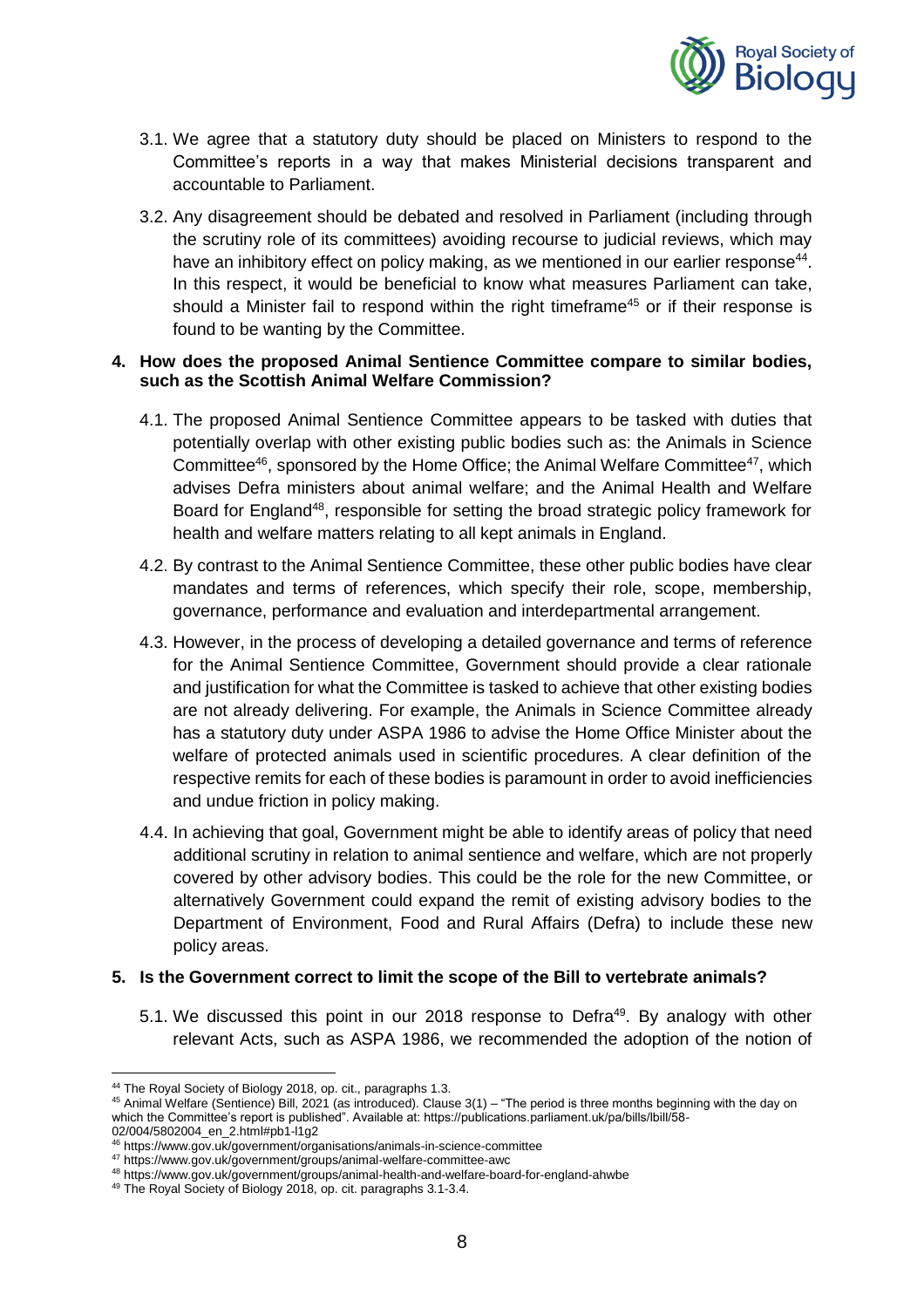

'protected animals': "the value of adopting this terminology is that it will require clarity in the definitions of which animals will be included and on what grounds they will be included". "In addition, the list of 'protected animals' can be extended by the relevant authorities, after considering scientific evidence and receiving a variety of expert opinions", which we were pleased to see adopted.

- 5.2. However, the inclusion of only postnatal forms of vertebrate species in the present Bill does not go far enough. Our proposed criteria for the inclusion of protected animals are:
	- a. any living non-human vertebrate, including:
		- i. independently feeding embryonic and larval forms; and
		- ii. embryonic forms of a mammal, bird or reptile as from the last third of their normal gestational development or incubation<sup>50</sup>.
	- b. any living cephalopod; (we provide further detail on this point in appendix 2 of our 2018 response)<sup>51</sup>.
	- c. additional living members of species specified by the appropriate national authority (the Secretary of State) when satisfied that scientific evidence and expert input on evidence of pain, suffering, behavioural and neurological complexity warrants special protection under the Act.
- 5.3. We previously discussed the accumulating evidence of complex behavioural responses of decapod crustaceans to nociceptive stimuli, which may warrant additional protection for these invertebrates. In 2018, we recommended "convening a working group to review the evidence and inform a discussion and decision on their inclusion within the scope of this draft Bill" and we were pleased to see this suggestion taken up by Government. Since then, our Animal Science Group<sup>52</sup> has engaged with this topic further by taking part in the evidence gathering on the sentience in decapod crustaceans and cephalopod molluscs carried out by the Foundations of Animal Sentience project<sup>53</sup> and by organising a thematic discussion on 'Pain and Welfare Assessment in Fish and Marine Invertebrates'<sup>54</sup>.

*The Society welcomes the Committee's inquiry on the Animal Welfare (Sentience) Bill. We are pleased to offer these comments, which have been informed by consultation and input from a wide range of our individual members and Member Organisations across the biological*  disciplines (see Appendix<sup>\*</sup>). The RSB is pleased for this response to be *publicly available*.

*For any queries, please contact the Science Policy Team at [policy@rsb.org.uk](mailto:policy@rsb.org.uk) and Senior Science Policy Officer Alessandro Coatti at alessandro.coatti@rsb.org.uk*

<sup>53</sup> <https://www.lse.ac.uk/cpnss/research/ASENT>

<sup>&</sup>lt;sup>50</sup> The Royal Society of Biology 2018, op. cit., appendix 2 - On the definition of protected animals and inclusion of species under the Bill: embryonic forms of protected animals. pp. 13.

<sup>&</sup>lt;sup>51</sup> The Royal Society of Biology 2018, op. cit., appendix 2 - On the definition of protected animals and inclusion of species under the Bill: Consideration about the developmental stage of protected cephalopods under the draft Bill. pp. 13-14.  $52$  The Animal Science Group (ASG) is a Special Interest Group (SIG) of the Royal Society of Biology, representing the broad spectrum of UK bodies actively involved in supporting, funding, or formulating policy on research involving animals. The ASG is chaired by Professor Dominic Wells FRSB and currently has 24 members and 4 observer organisations. https://www.rsb.org.uk/policy/groups-and-committees/asg

<sup>&</sup>lt;sup>54</sup> We are happy to provide a write-up of the survey submission to the Foundations of Animal Sentience project and the expert talk given by Dr Lynne Sneddon (University of Liverpool and University of Gothenburg) upon request by email to the ASG secretariat a[t alessandro.coatti@rsb.org.uk](mailto:alessandro.coatti@rsb.org.uk).